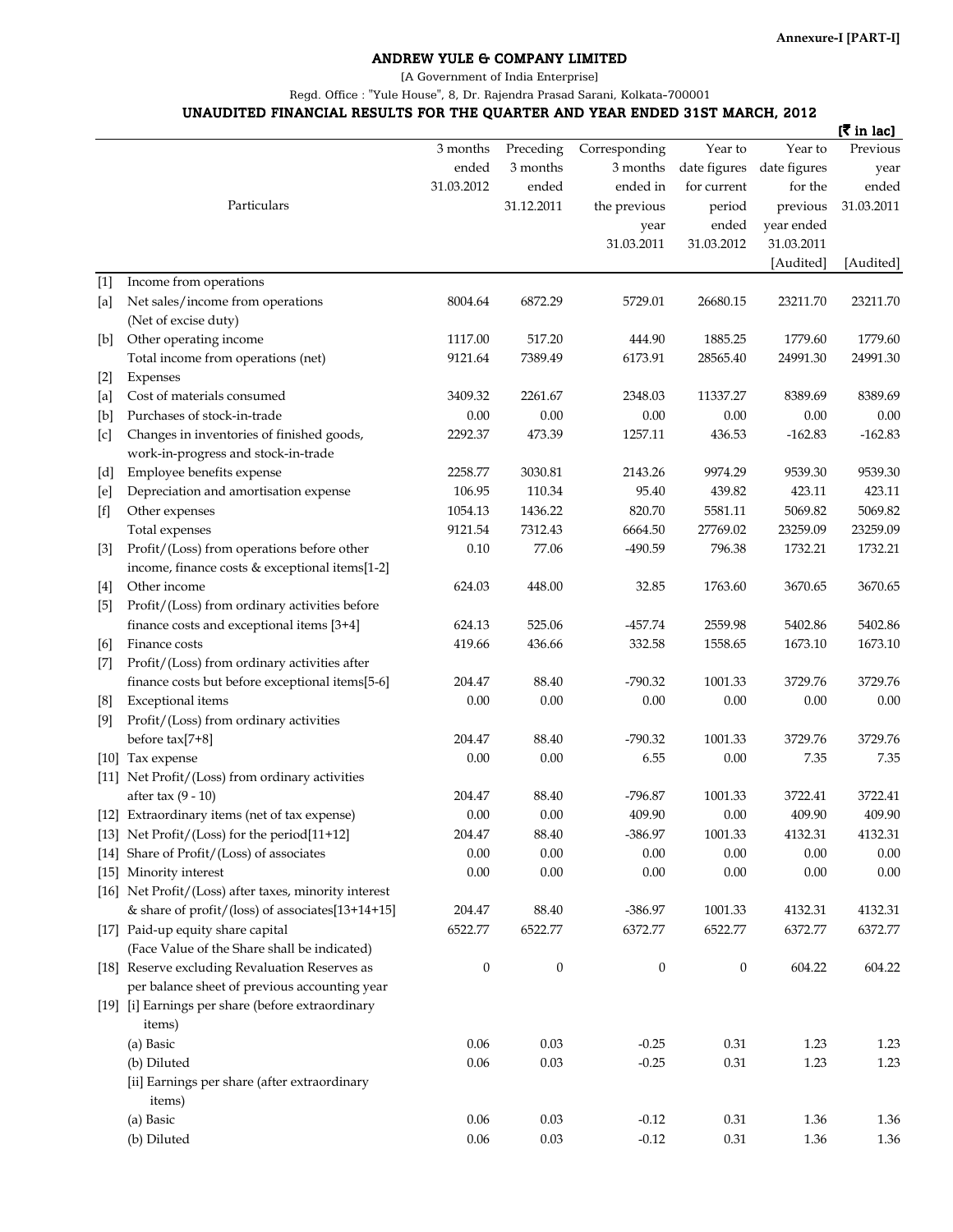|       |                                             |                  |                  |                  |                  |                  | Annexure-I [PART-II] |
|-------|---------------------------------------------|------------------|------------------|------------------|------------------|------------------|----------------------|
|       |                                             | 3 months         | Preceding        | Corresponding    | Year to          | Year to          | Previous             |
|       |                                             | ended            | 3 months         | 3 months         | date figures     | date figures     | year                 |
|       |                                             | 31.03.2012       | ended            | ended in         | for current      | for the          | ended                |
|       | Particulars                                 |                  | 31.12.2011       | the previous     | period           | previous         | 31.03.2011           |
|       |                                             |                  |                  | year             | ended            | year ended       |                      |
|       |                                             |                  |                  | 31.03.2011       | 31.03.2012       | 31.03.2011       |                      |
|       |                                             |                  |                  |                  |                  | [Audited]        | [Audited]            |
| [A]   | PARTICULARS OF SHAREHOLDING                 |                  |                  |                  |                  |                  |                      |
| $[1]$ | Public shareholding                         |                  |                  |                  |                  |                  |                      |
|       | - Number of shares                          | 21848772         | 21848772         | 21848772         | 21848772         | 21848772         | 21848772             |
|       | - Percentage of shareholding                | 6.70%            | 6.70%            | $6.86\%$         | 6.70%            | 6.86%            | 6.86%                |
| $[2]$ | Promoters & Promoter Group Shareholding     |                  |                  |                  |                  |                  |                      |
| [a]   | Pledged / Encumbered                        |                  |                  |                  |                  |                  |                      |
|       | - Number of shares                          | $\boldsymbol{0}$ | $\boldsymbol{0}$ | $\boldsymbol{0}$ | $\boldsymbol{0}$ | $\boldsymbol{0}$ | 0                    |
|       | - Percentage of shares (as a % of the total | $\mathbf{0}$     | $\mathbf{0}$     | $\theta$         | $\mathbf{0}$     | $\overline{0}$   | $\theta$             |
|       | shareholding of promoter and promoter       |                  |                  |                  |                  |                  |                      |
|       | group)                                      |                  |                  |                  |                  |                  |                      |
|       | - Percentage of shares (as a % of the total |                  |                  |                  |                  |                  |                      |
|       | share capital of the company)               |                  |                  |                  |                  |                  |                      |
| [b]   | Non - encumbered                            |                  |                  |                  |                  |                  |                      |
|       | - Number of shares                          | 304289706        | 304289706        | 296789706        | 304289706        | 296789706        | 296789706            |
|       | - Percentage of shares (as a % of the total | 100.00%          | 100.00%          | 100.00%          | 100.00%          | 100.00%          | 100.00%              |
|       | shareholding of the Promoter and            |                  |                  |                  |                  |                  |                      |
|       | Promoter group)                             |                  |                  |                  |                  |                  |                      |
|       | - Percentage of shares (as a % of the total | 93.30%           | 93.30%           | 93.14%           | 93.30%           | 93.14%           | 93.14%               |
|       | share capital of the company)               |                  |                  |                  |                  |                  |                      |
| [B]   | <b>INVESTOR COMPLAINTS</b>                  |                  |                  |                  |                  |                  |                      |
|       | Pending at the beginning of the quarter     |                  |                  |                  |                  |                  |                      |
|       | Received during the quarter                 |                  |                  |                  |                  |                  |                      |
|       | Disposed of during the quarter              |                  |                  |                  |                  |                  |                      |
|       | Remaining unresolved at the end of the qrt. |                  |                  |                  |                  |                  |                      |